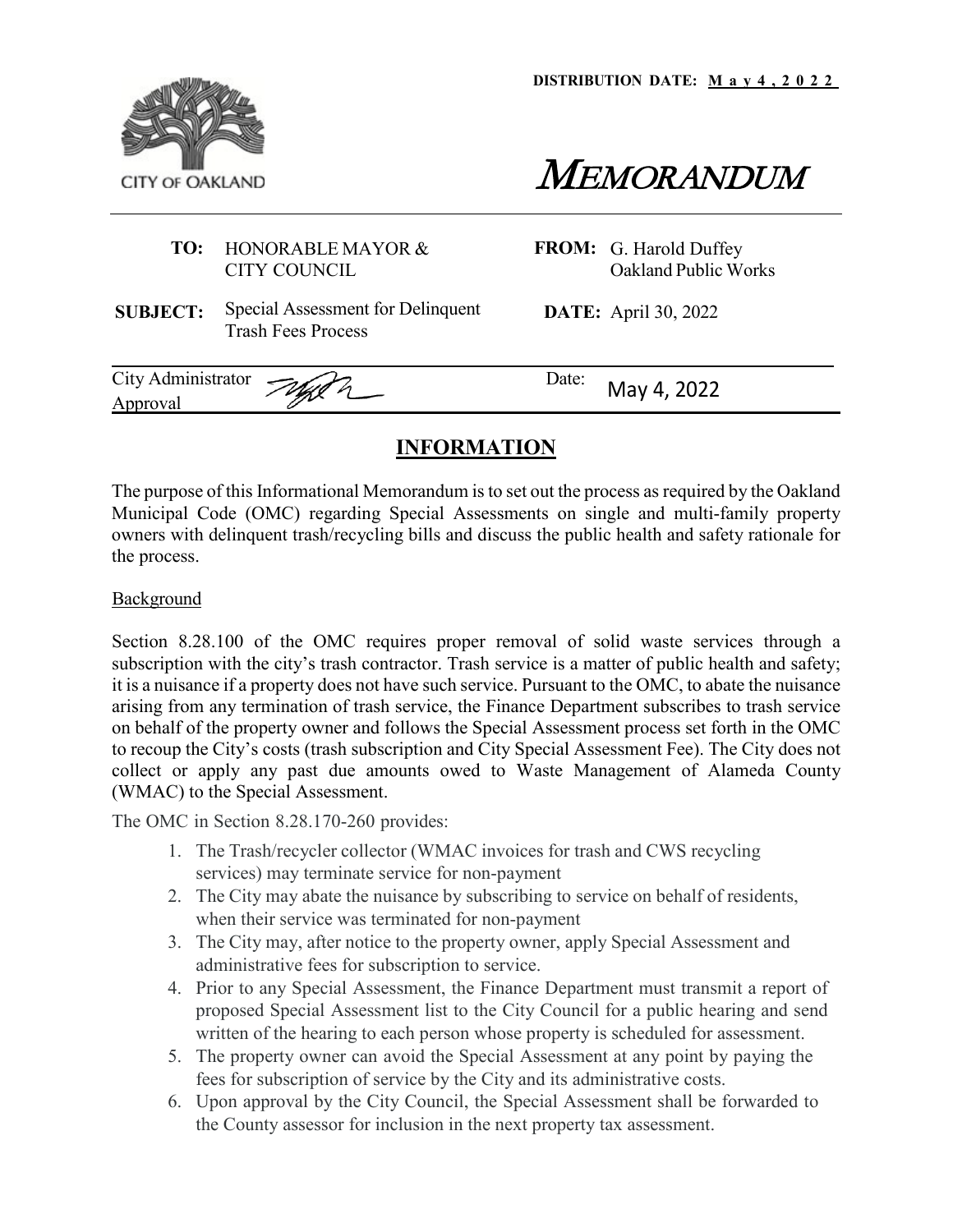7. Payment for the subscribed service and the City administrative fees will be paid from special assessment fees collected from the County Assessor and placed into the city's special collection assessment fund.

The 2015 Contract with WMAC in Section 7.12 incorporates the OMC requirement and provides:

- 1. WMAC can request service be terminated when accounts are past due (45 days past due for single family and after the last day of the billing cycle of multifamily).
- 2. Delinquent notice shall be sent to the property owner, which notices shall specify that (a) failure to pay bill will result in termination of service and the city will deem this a nuisance and violation of OMC and (b) the City may abate the nuisance at owners' expense by subscribing to trash service and imposing a special assessment against the property.
- 3. City is required to hold a hearing concerning the delinquent bills.
- 4. If bill is not paid, WMAC can send notice to customer terminating service and notifying customer that City may subscribe to service on owner's behalf.
- 5. Prior to subscribing to services, City is required to verify within 10 days that account is still delinquent and notify owner of special assessment via certified mail.
- 6. Once Special Assessment is collected, City is required to forward to WMAC the amount equal to costs for subscription for which the city signed up for service.
- 7. The City is required to continue to subscribe to service on behalf of property owner for each billing cycle until notified that customer has resolved delinquent account with WMAC.

In summary, under the OMC and the Contract, WMAC may terminate service for nonpayment, but must continue service once the City subscribes for service on behalf of the property owner. The City is further obligated to seek payment for the subscription through the Special Assessment process. Failure of the City to approve the Special Assessment process could result in a claim that the City breached its Contract with WMAC.

### Special Assessment Process Protects Public Health and Safety

The purpose of the Special Assessment delinquency process as approved by City Council and incorporated into both the OMC and Contract with WMAC is to ensure "continuity of services", e.g., that all households in Oakland will have weekly trash, compost or recycling collection services continued in case of late or non-payment. This ensures that all Oakland residents receive trash collection service. Absent this process, WMAC would suspend weekly collection services for non-payment. This would result a highly inequitable situation and could lead to a public health and safety crisis in our most vulnerable neighborhoods.

**Table 1** and **Table 2** below demonstrate the number of accounts that are annually delinquent but less than one third of these accounts resulting in a Special Assessment levied on the property. Without the Special Assessment process, which provides for multiple notice and opportunities for the property owner to pay delinquent invoices and fees, the numbers could be far greater.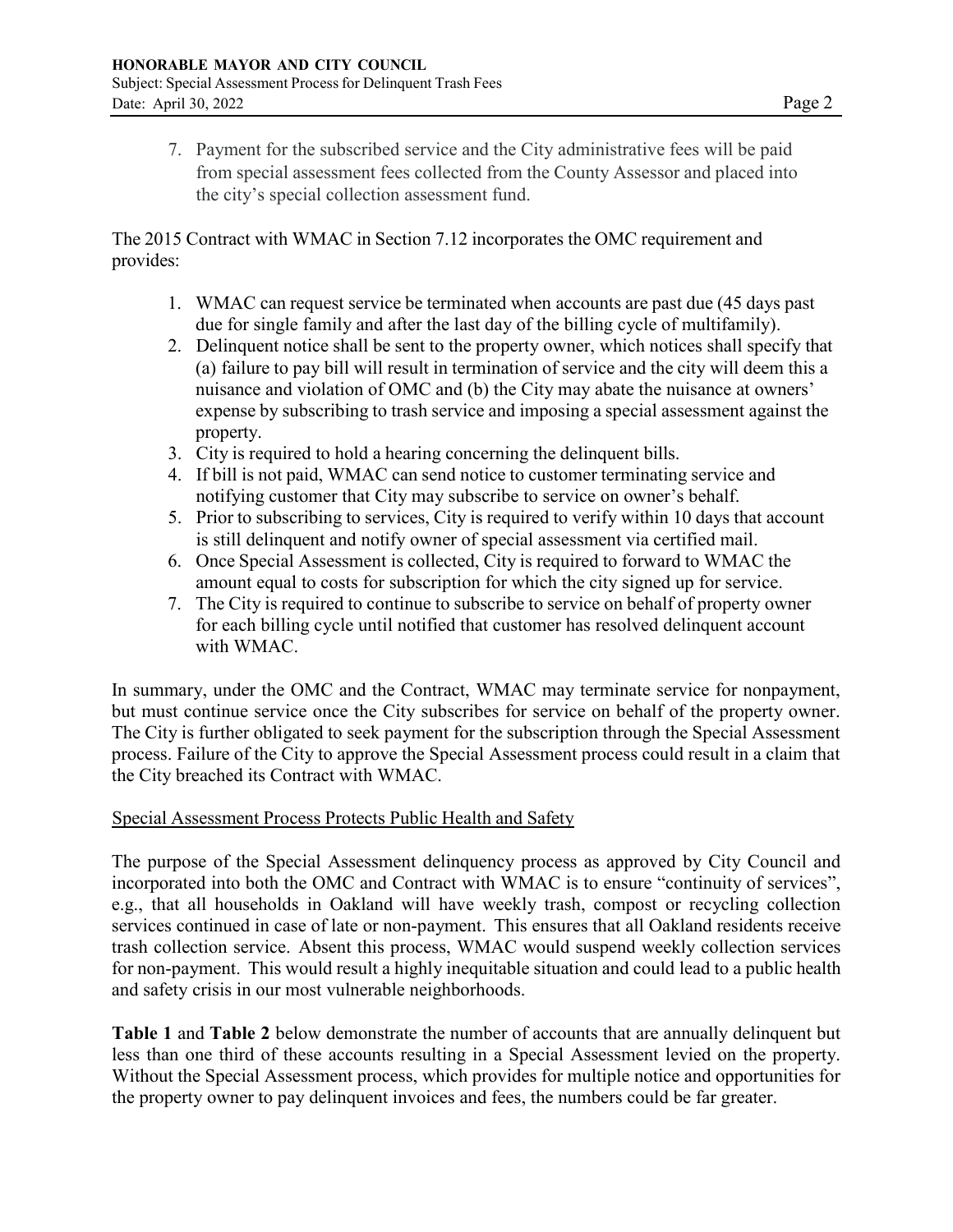## **Table 1**



**Table 2**



The Finance Department's application of OMC Section 8.28.190 (Special Assessment) is required under the OMC and the Contract with WMAC to ensure public health and safety. The application of OMC Section 8.28.190 results in 94% of trash service subscribers receiving services without a Special Assessment levied on their property tax bill.